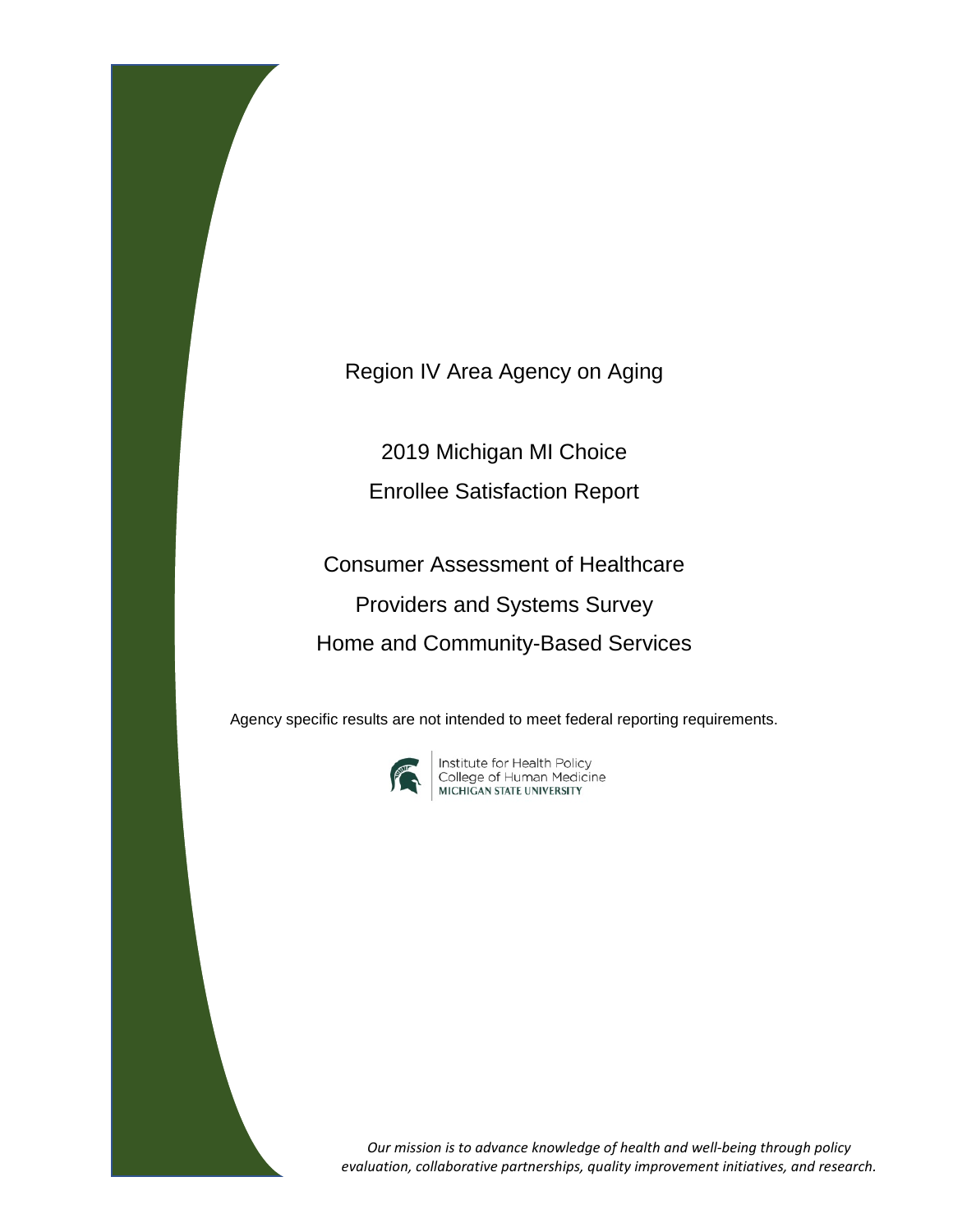

#### **Introduction**

The goal of the MI Choice Enrollee Satisfaction Survey is to provide performance feedback that is actionable and that will aid in improving patient-centered service delivery. The CAHPS Home and Community-Based Services Survey was selected because (1) it is the most widely used survey with benchmarking and standardized questions for assessing patient experiences in the United States, (2) the survey tool and technical guidance is publicly available from the Agency for Healthcare Research and Quality, (3) the survey has a strong track record of rigorous scientific development and testing to ensure reliability and validity, and (4) the survey is commonly used as the federal reporting standard to the Centers for Medicaid and Medicaid Services.

### Methodology

There were 8,729 enrollees who met the following criteria for the sampling frame: (1) enrolled in the MI Choice program for at least three months between February and April 2019; (2) had at least one claim during that time period; (3) 18 years of age or older; and (4) did not participate in the 2018 MI Choice Enrollee Satisfaction Survey. A random number methodology per agency was then applied resulting in 3,417 enrollees being including in the telephone sample frame. The sampling frame for the Region IV Area Agency was 150 with 23 completed surveys.

Prior to the survey administration, a pre-notification letter was sent informing enrollees to anticipate a telephone call. Enrollees were assured that the survey was being sponsored by the State of Michigan and answers kept confidential by Michigan State University.

MI Choice enrollees completed the telephone survey from May to September 2019. The survey was considered viable for inclusion if the respondent answered three cognitive screening questions with valid responses: (1) Does someone come into your home to help you? (2) How do they help you? and (3) What do you call them?

Survey results were standardized to a 100-point scale with mean scores calculated in accordance with the Technical Assistance Guide for Analyzing Data from the CAHPS Home and Community-Based Services Survey. Less than five percent of the respondents opted to use the alternative responses where options are presented as "mostly yes" or "mostly no" instead of a more cognitively challenging Likert-type scale. The alternative responses were also converted to the standardized scale.

Statewide and agency specific calculations are provided within this report. Please note that agency results are informational only and not intended for federal reporting. Official reporting of CAHPS results requires 100 valid surveys per unit of analysis completed by an approved vender. Cells under five were either suppressed or excluded from presentation because of the instability of reporting small numbers.

### **Demographics**

When comparing Region IV Area Agency respondents to the overall demographics, Region IV respondents were more likely to be older, male, less educated, and black as well as indicated a higher mental health score (65.2% vs. 59.7%, 52.2% vs. 33.1%, 66.7% vs. 56.6%, 43.5% vs. 18.8%, and 67.0% vs. 59.5%; respectively) as shown in Table 1.

*Page 2 of 5*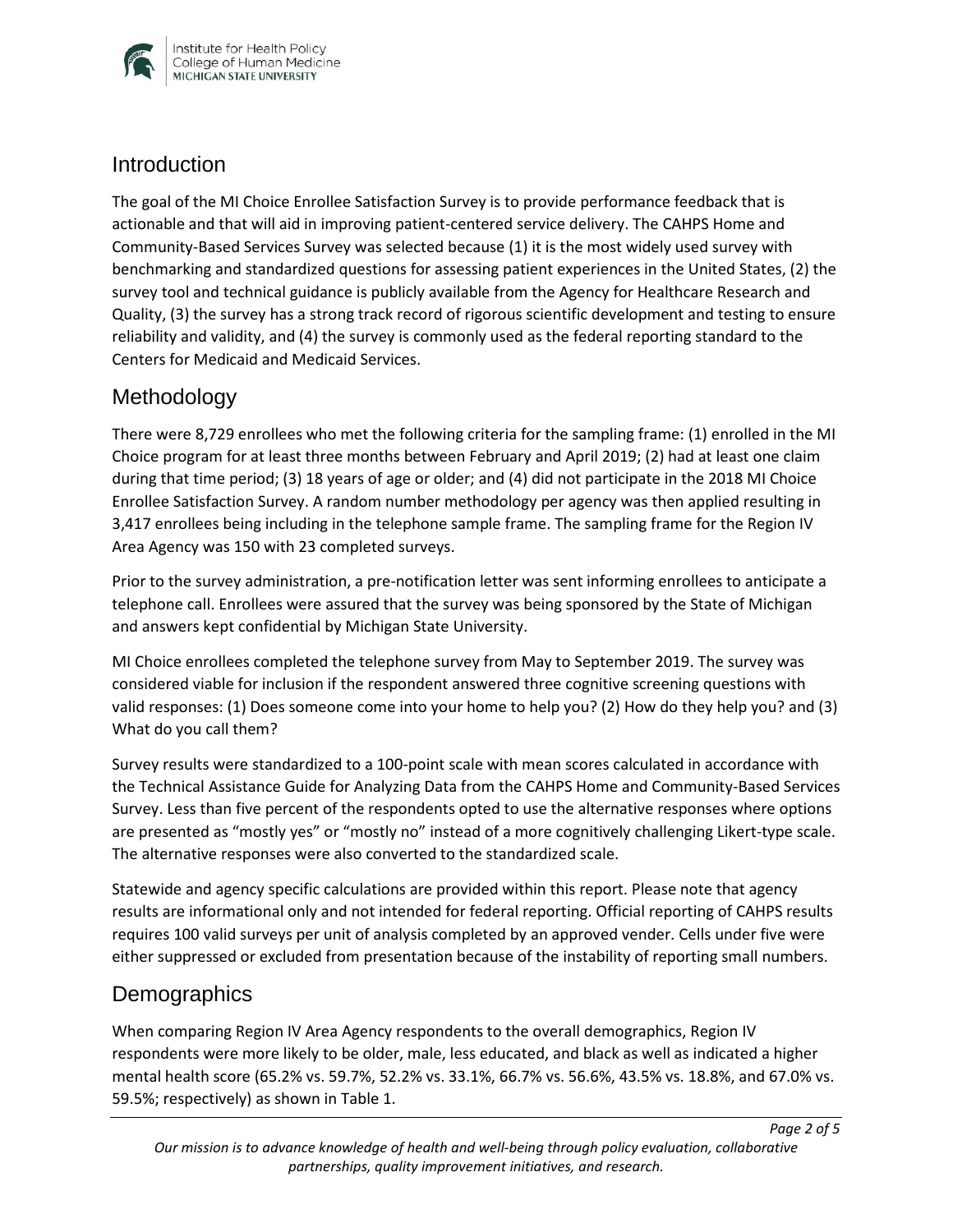

| DENIUSIAPHILU          |                      |              |     |                  |                |  |  |
|------------------------|----------------------|--------------|-----|------------------|----------------|--|--|
| <b>Demographics</b>    | <b>Response</b>      | <b>State</b> |     | <b>Region IV</b> |                |  |  |
|                        |                      | %            | #   | %                | #              |  |  |
| Age                    | 18-64 years old      | 40.3         | 242 | 34.8             | 8              |  |  |
|                        | 65+ years old        | 59.7         | 359 | 65.2             | 15             |  |  |
| <b>Gender</b>          | Female               | 66.9         | 402 | 47.8             | 11             |  |  |
|                        | Male                 | 33.1         | 199 | 52.2             | 12             |  |  |
| <b>Education Level</b> | High School or Less  | 56.6         | 328 | 66.7             | 14             |  |  |
|                        | Some College or More | 43.4         | 252 | 33.3             | 7              |  |  |
| Race                   | White                | 71.0         | 427 | 47.8             | 11             |  |  |
|                        | <b>Black</b>         | 18.8         | 113 | 43.5             | 10             |  |  |
|                        | Hispanic             | 3.0          | 18  |                  | 0              |  |  |
|                        | Other                | 5.2          | 31  | S                | $\overline{2}$ |  |  |
|                        | Unknown              | 2.0          | 12  |                  | 0              |  |  |
| <b>Mental Health</b>   | Scale from 1-100     | 59.5         | 595 | 67.0             | 23             |  |  |
| <b>Overall Health</b>  | Scale from 1-100     | 47.9         | 587 | 47.0             | 23             |  |  |

## **Table 1 Demographics**

*'s' indicated suppressed due to cell size less than 5.* 

### **Results**

The CAHPS survey asks 46 questions which can be grouped into 11 domains of objective and actionable information for quality improvement. These domains address issues such as unmet need, physical safety, helpfulness of the case manager, the quality of the patient-caregiver relationship, and the respondent's feelings of self-determination. CAHPS domain results are presented in Table 2.

Region IV Area Agency on Aging scored noticeably higher than the state average on Staff are Reliable & Helpful and Choosing Services that Matter to you. The remaining CAHPS domains were within fivepercentage points of the overall results.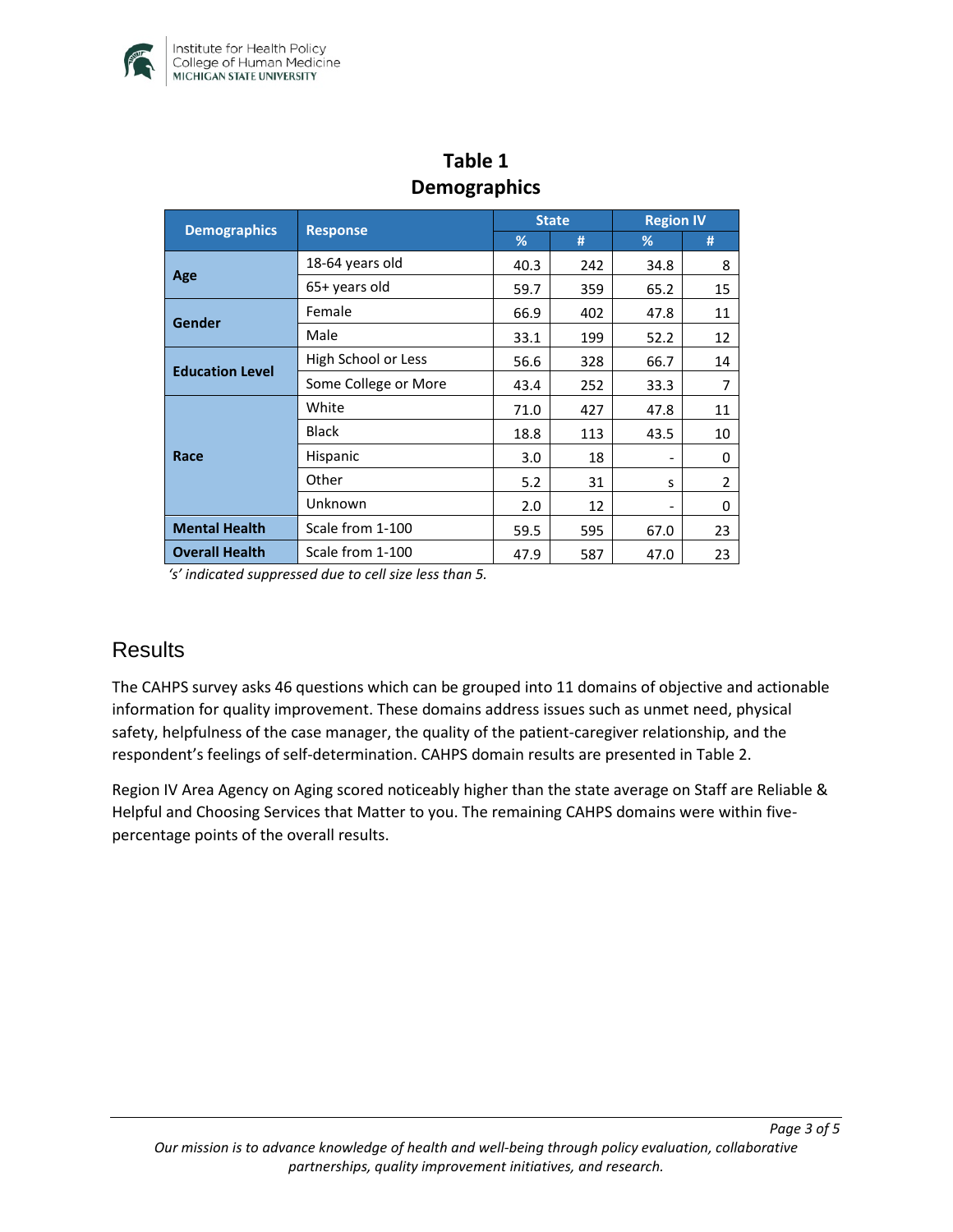

| Category                                                            | <b>Question</b>                                                                    |      | <b>Region IV</b><br><b>Percent</b><br>$n=23$ |
|---------------------------------------------------------------------|------------------------------------------------------------------------------------|------|----------------------------------------------|
| <b>Global Ratings</b><br><b>Measures</b>                            | <b>Category Score</b>                                                              |      | 96.2                                         |
|                                                                     | Global Rating of Personal Assistance and Behavioral Health Staff                   |      | 96.0                                         |
|                                                                     | <b>Global Rating of Case Manager</b>                                               |      | 92.6                                         |
| <b>Recommendation</b><br><b>Measures</b>                            | <b>Category Score</b>                                                              | 93.3 | 96.9                                         |
|                                                                     | Recommendation of Personal Assistance and Behavioral Health Staff                  |      | 95.0                                         |
|                                                                     | Recommendation of Case Manager                                                     | 92.9 | 95.6                                         |
| <b>Staff are reliable</b><br>and helpful                            | <b>Category Score</b>                                                              | 92.4 | 97.9                                         |
|                                                                     | Staff come to work on time                                                         |      | 100                                          |
|                                                                     | Staff work as long as they are supposed to                                         | 95.4 | 100                                          |
|                                                                     | Someone tells you if staff cannot come                                             |      | 100                                          |
|                                                                     | Staff make sure you have enough privacy for dressed, shower, bathing               | 93.3 | 87.5                                         |
| <b>Staff listen and</b><br>communicate<br>well                      | <b>Category Score</b>                                                              | 94.9 | 98.6                                         |
|                                                                     | Staff treat you with courtesy and respect                                          | 97.0 | 100                                          |
|                                                                     | Staff explanations are easy to understand                                          |      | 92.5                                         |
|                                                                     | Staff treat you the way you want them to                                           |      | 100                                          |
|                                                                     | Staff explain things in a way that is easy to understand                           |      | 100                                          |
|                                                                     | Staff know what kind of help you need with everyday activities                     | 96.6 | 92.5                                         |
| <b>Case Manager is</b><br><b>Helpful</b>                            | <b>Category Score</b>                                                              | 94.5 | 97.2                                         |
|                                                                     | Able to contact this case manager when needed                                      | 97.8 | 91.7                                         |
|                                                                     | Case manager helped when asked for help with getting or fixing<br>equipment        |      | 100                                          |
|                                                                     | Case manager helped when asked for help with getting other changes<br>to services  | 91.4 | 100                                          |
| <b>Choosing the</b><br><b>Services that</b><br><b>Matter to You</b> | <b>Category Score</b>                                                              | 90.9 | 96.3                                         |
|                                                                     | Person-centered service plan included all of the things that are<br>important      |      | 92.5                                         |
|                                                                     | Staff knows what's on the service plan, including the things that are<br>important | 95.4 | 100                                          |

# **Table 2 2019 MI Choice Enrollee Satisfaction Survey**